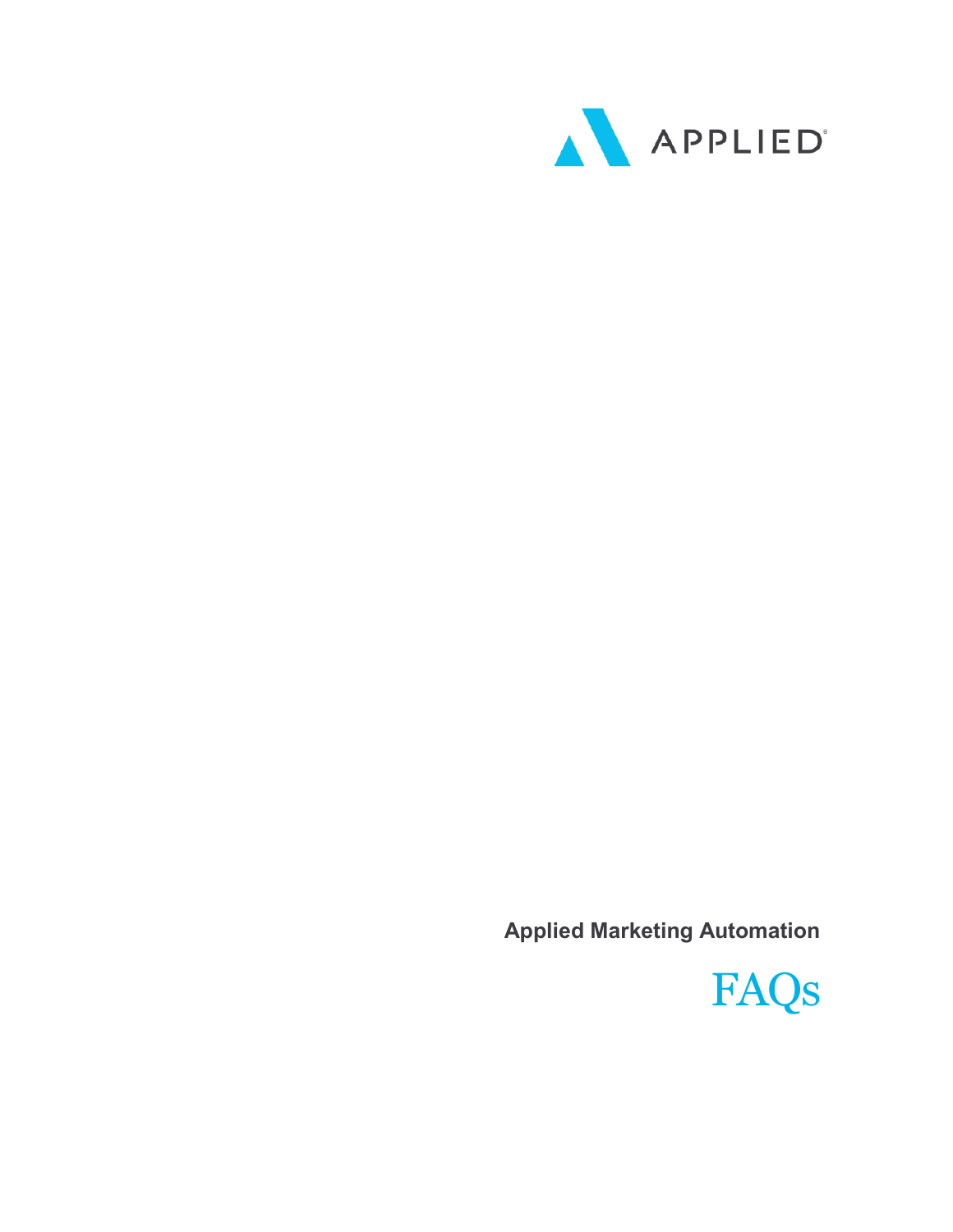# **Table of Contents**

| <b>Brand Profiles</b>  | 3 |
|------------------------|---|
| <b>Campaigns</b>       | 3 |
| <b>Content Library</b> | 3 |
| <b>Email Sends</b>     | 3 |
| <b>First Time Use</b>  | 4 |
| <b>Reporting</b>       | 5 |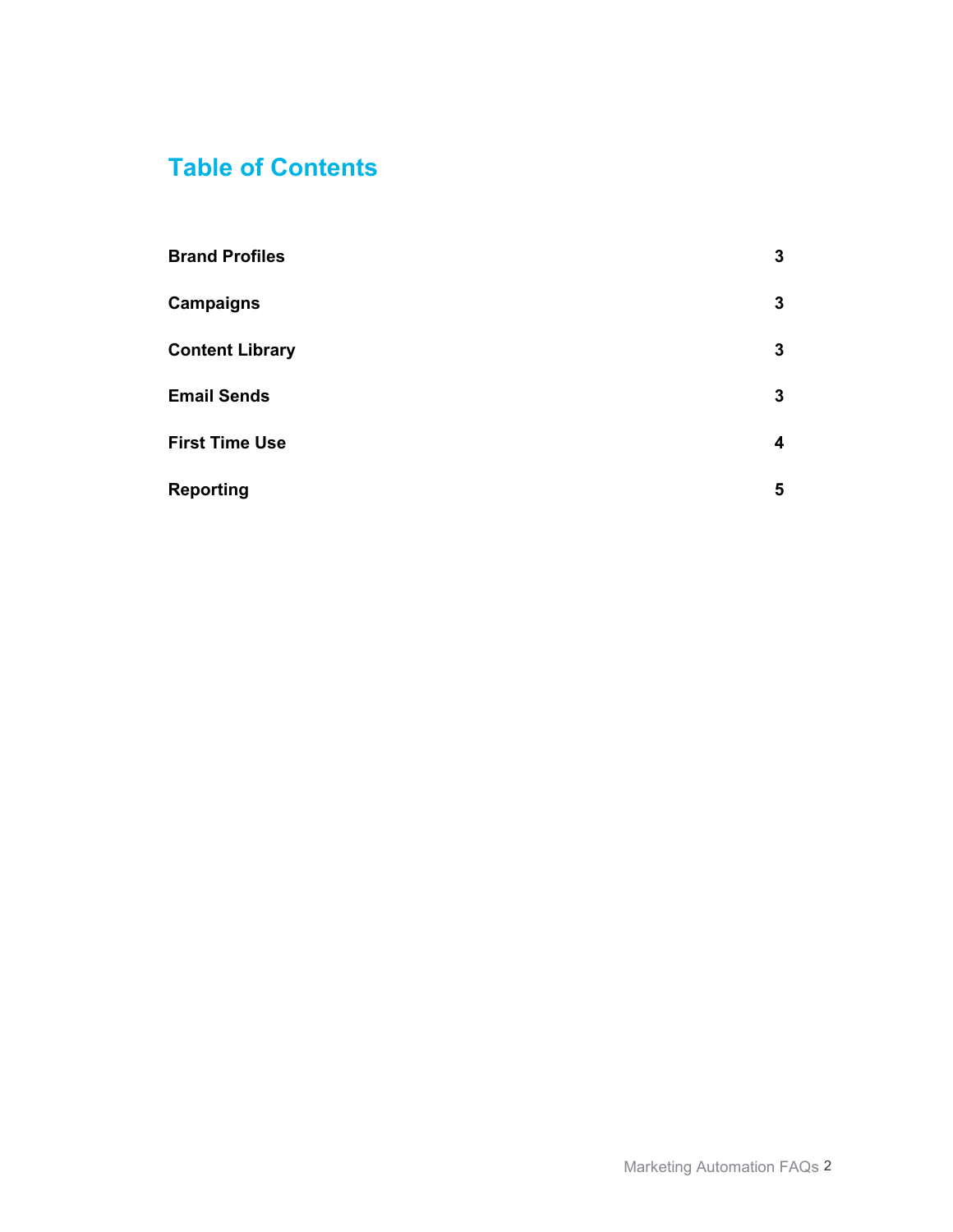### **Brand Profiles**

**How many brand profiles can I create?** 

You can create as many brand profiles as your company needs. Applied Marketing Automation requires you to at least have one.

## **Campaigns**

**What does included vs. excluded mean on my list detail?**

The "included" list consists of contacts that are eligible to receive marketing campaigns. The "excluded" list consists of contacts that have either opted-out of marketing communications or have been manually excluded.

### **Content Library**

#### **Can I add my own content?**

You can create your own content using the basic HTML editor in the "add content" section of the campaign hub. The content you create will be saved to the specific campaign you are building but will not be saved to the content library.

**How do I submit custom content requests?**

You can submit custom content requests through the PAC site.

### **Email Sends**

**Is there a maximum number of emails allowed to be sent per month?**

There is no maximum.

**How do I edit a scheduled email send?**

You must select "Cancel Scheduled Delivery" in order to edit or change the email send.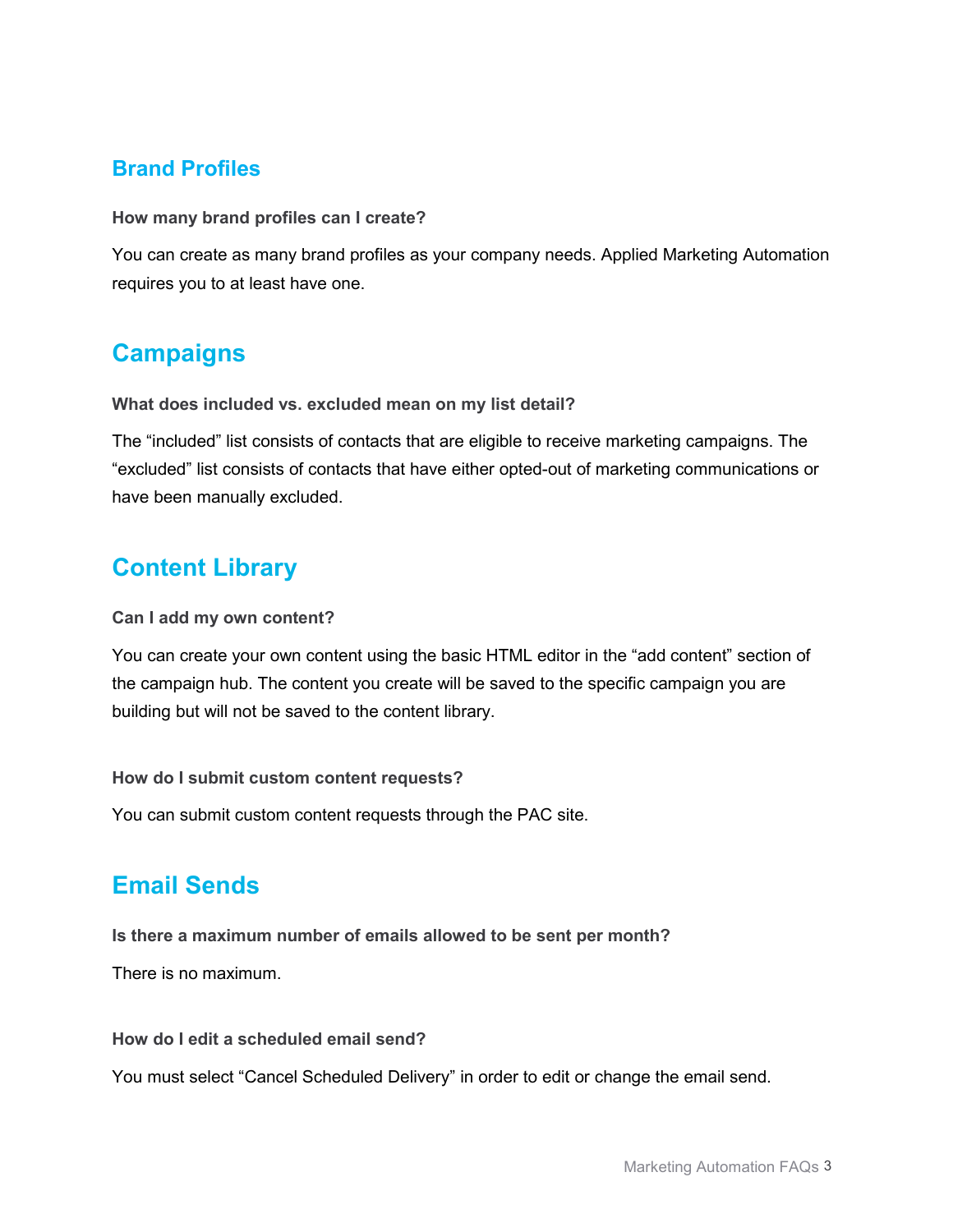**Based on who is creating/sending the email, how do email signatures differ?** While creating or sending an email, the user will select the preferred brand profile, including email signature, to associate to the email.

### **First Time Use**

**How do I access Applied Marketing Automation for the first time?** 

A user must log in and access Applied Marketing Automation through Applied Epic, in order to become a user within the system. The user must have a primary email address associated with their Applied Epic Employee account.

**How do I add a new user to the Applied Marketing Automation system?** 

Once an admin user has been created by logging in for the first time, you can utilize the Import Users function found in within Applied Marketing Automation's Configure area to add your Applied Epic users. You can access this within Applied Marketing Automation by clicking Configuration-> Configuration Basics-> Users tab. You can then configure the individual user permissions within this Users tab so they are fully set up before granting security permissions from within Applied Epic in Configure-> Security-> Users.

Within Epic Users you will want to modify the User's Program Access to ensure they are granted access to Marketing Automation, or this can be done by editing the Program Access for their Security Group. This permission is found within Program Access in the General area.

#### **How do I know the Applied Marketing Automation system is active?**

You will receive an email from your Applied Marketing Automation Specialist stating that your DNS is active. Once you receive this email, you can then start using Applied Marketing Automation to generate marketing emails.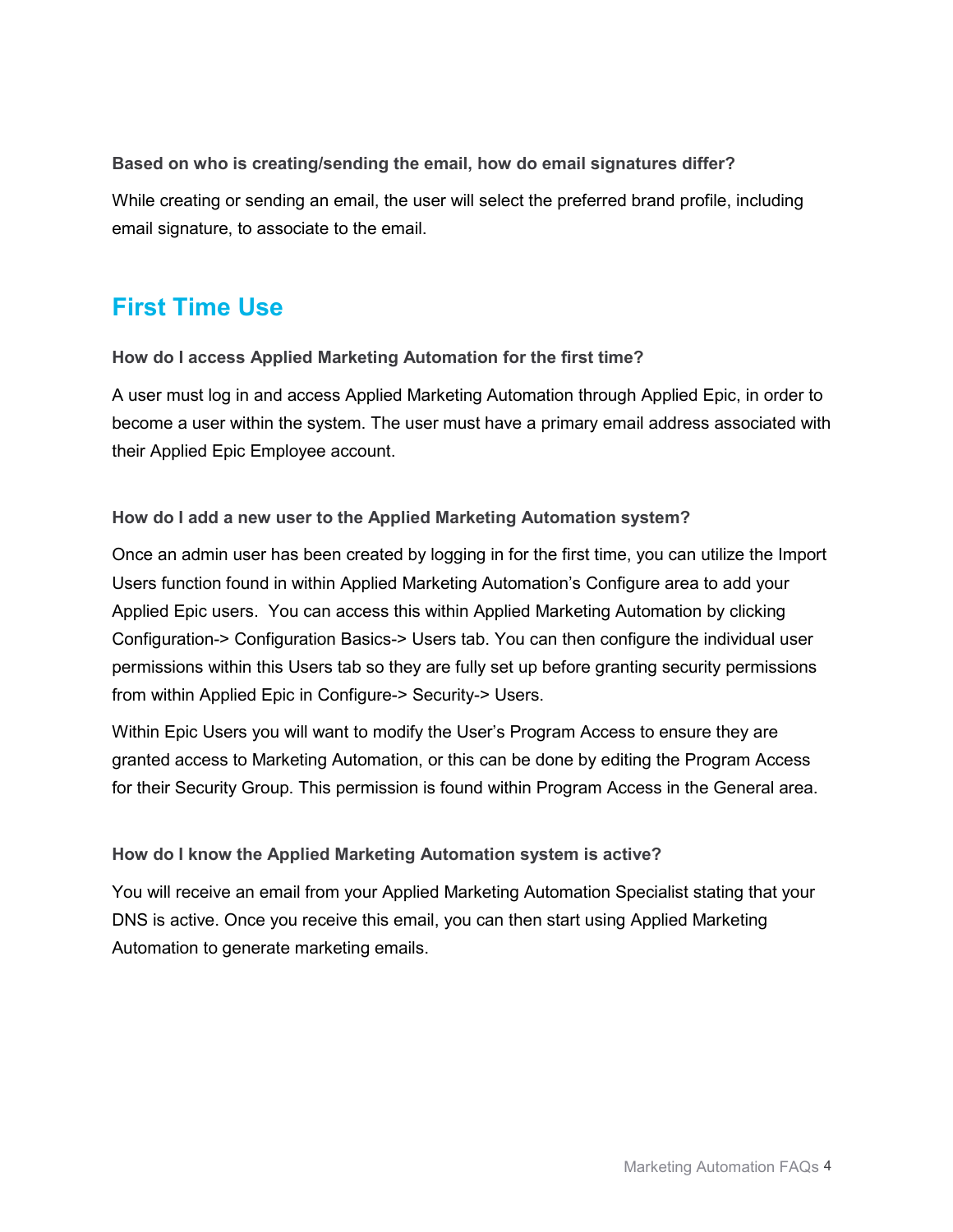# **Reporting**

**What Applied Epic ctivities (Events/Codes) are available to be created from Applied Marketing Automation?** 

| @OME | <b>One-Off Marketing Email Sent</b> |
|------|-------------------------------------|
| @MES | Marketing Campaign Email Sent       |

**How do I see what was sent to each client/prospect?**

In Applied Marketing Automation, you can view the history of emails for contacts. You can locate these by searching by the contact name, business name, account name or their email address.

With the Applied Epic Activity Events/Codes defined to automatically be created from Applied Marketing Automation, you can also view what was sent to each client/prospect by reviewing the activities for that account within Applied Epic.

If you have not chosen to turn off the event or hide the activities, all emails sent from Applied Marketing Automation will add either the One-Off Marketing Email Sent or the Marketing Campaign Email Sent so you can easily filter and view just the Applied Marketing Automation history in their activities.